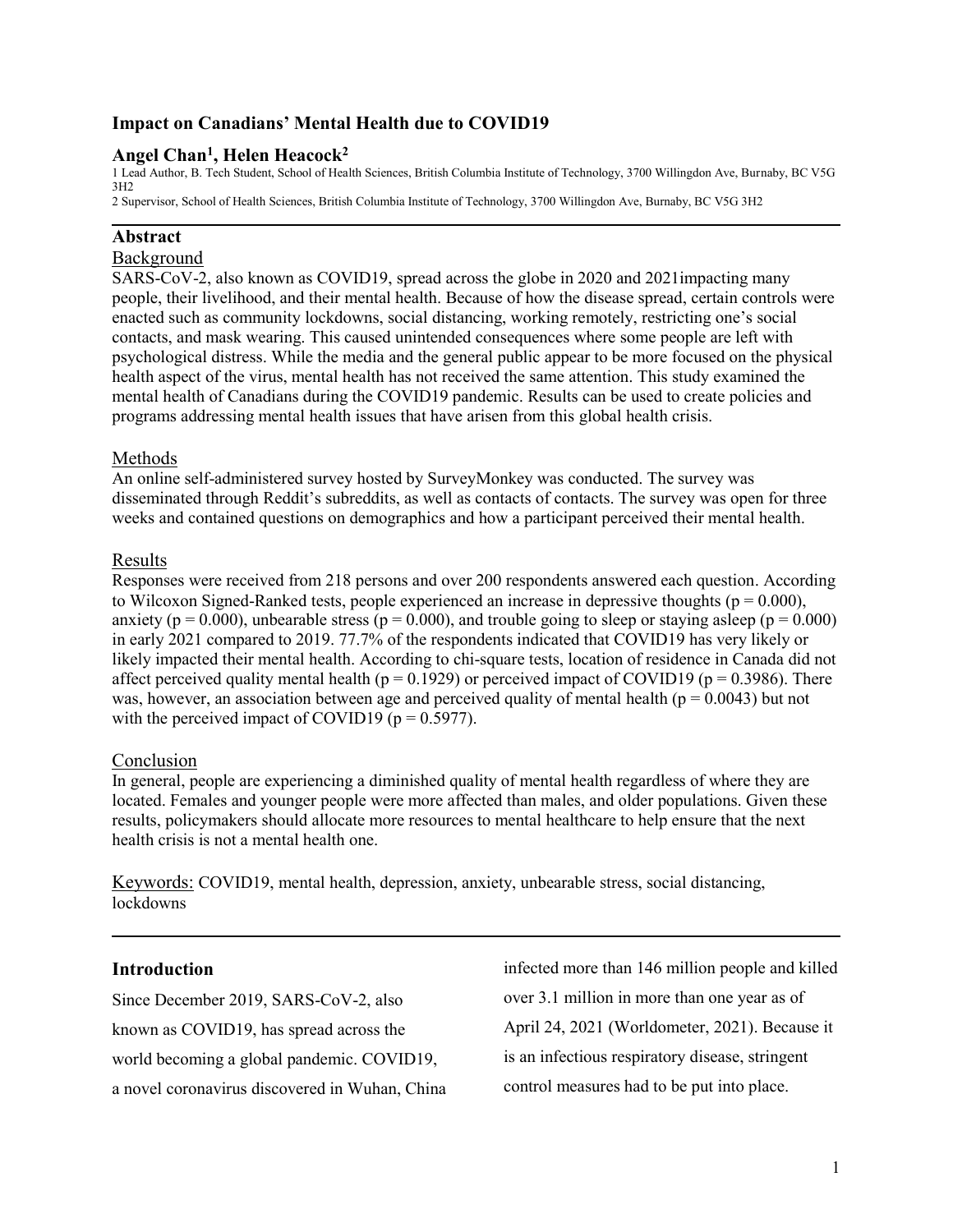Countrywide lockdowns, travel bans, quarantine, isolation, social distancing, and other measures were enacted. While this disease only causes physical illness, the unintended consequences of these control measures left some people with psychological distress. Due to lockdowns, many people suffered financial hardships, increased stress and anxiety. Coupled with this, a delay in vaccination rollout and changing vaccination policy in Canada has resulted in Canadians falling behind in vaccination distribution, compared to other developed countries (Eitizaz, 2021). Because of quarantine, isolation, social distancing, as well as the slow pace and uncertainty of vaccination delivery and distribution many people are feeling lonely and frustrated. These are "well known risk factors for several mental disorders" (Giallonardo, et al., 2020).

The media and the general public appear to be more focused on the physical health aspect of this virus. However, more attention should also be paid to the mental health outcomes because after the pandemic is over, the sequelae could be a global mental health crisis. By studying how Canadians are currently feeling during the pandemic, programs and policies regarding mental health can be made to address this issue.

### **Literature Review**

### Mental Illness and Risk Factors

In Canada, it is estimated that one in five people are living with mental illness, with the

prevalence of this illness projected to increase (MHCC, 2013). World Health Organization (WHO, 2020) defines mental disorders as an umbrella term for many problems with different symptoms but generally consists of "some combination of abnormal thoughts, emotions, behaviour and relationships with others". WHO (2012) states that many factors can affect a person's mental health, which is categorized into three main categories: individual attributes, social circumstances, and environmental factors. In the context of the COVID19 pandemic, social circumstances and environmental factors will be discussed. Individual attributes will not be discussed due to the pandemic's broad nature where it affects everyone regardless of one's attributes. However, it should be noted that some individual attributes can make a person more susceptible or resilient to their social and environmental stressors, which means individually everyone will be affected by the pandemic differently. But, looking at the general population as a whole, social and environmental factors will be the focus. Due to control measures or even the virus itself, risk factors that are relevant listed by WHO (2012) include financial stability, employment status, social interactions and support, ability to access basic services and exposure to traumatic events. Because of the projected increase of mental illness (MHCC, 2013) before COVID19 happened, now compounded with the pandemic, a study on how Canadians are faring during the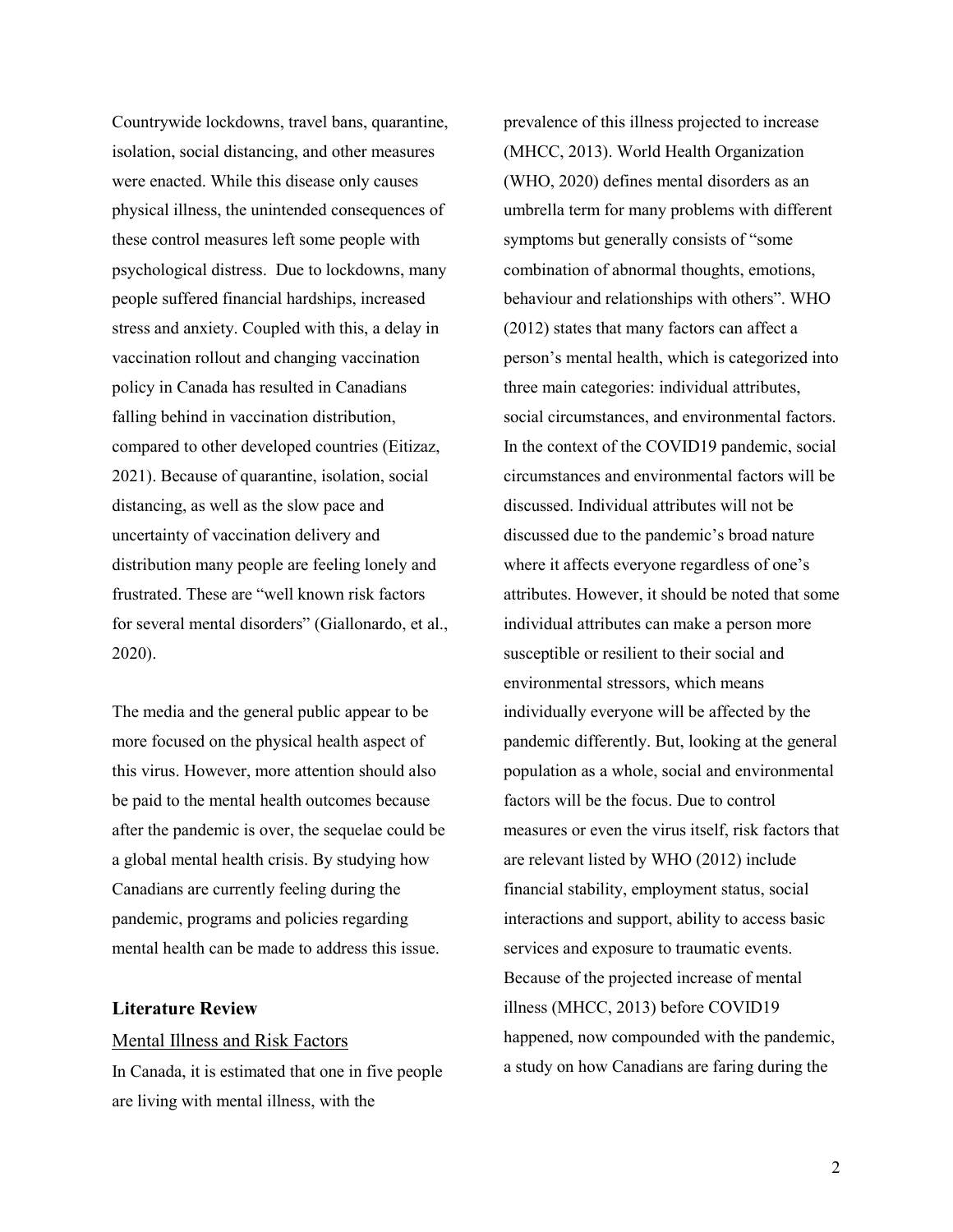pandemic is important to prepare for a potential mental health crisis.

### Social Needs of Humans

Humans have a fundamental need to belong, form and maintain strong relationships with others (Baumeister & Leary, 1995). Baumeister & Leary (1995) showed links between this social need, health and well-being. With COVID19, many social interactions were cut off due to lockdowns and social distancing. However, with the advent of online technology, people could still stay connected at a distance via virtual platforms. But a study by Sacco & Ismail (2014) concluded that online interaction did not satisfy the human social need as well as in-person interactions. Therefore, there is a unique opportunity to study whether or not this extended duration of social distancing is impacting people's mental health.

# Traumatic Events, Isolation, and Staying at Home

The COVID19 pandemic is unlike most previous traumatic events because it is not localized where a person can escape from, but it is globalized where it becomes a threat that can be everywhere (Giallonardo, et al., 2020). Most research done on mental health due to epidemics is on the sequelae of the disease itself rather than on the control measures put into place like social distancing (Galea, M.Merchant, & Lurie, 2020). Even so, it is evident that traumatic events lead to increased mental disorders (Galea,

M.Merchant, & Lurie, 2020). A couple of comparable events are SARS in 2003 and MERS outbreaks. Increased stress, psychological distress, and PTSD in patients and healthcare workers occurred during SARS, its aftermath, and continued to persist for a long time (Galea, M.Merchant, & Lurie, 2020). Studies during the SARS outbreak found that people experienced negative feelings like fear, helplessness, and depression (Giallonardo, et al., 2020). From these past events, an increase in mental health illness should be anticipated during and after COVID19.

Jeong, et al (2016) conducted a study in 2015 during the MERS outbreak in South Korea, which examined people, who were isolated during the MERS epidemic, for anxiety and anger, both during the isolation and for a period after isolation. They observed that a proportion of people showed anxiety symptoms and had feelings of anger during isolation. These symptoms and feelings would persist at four to six months after due to their experience of "isolation, inadequate supplies, social networking activities, history of psychiatric illnesses, and financial loss" (Jeong, et al., 2016). They concluded that early intervention is needed by providing mental health support for possible prevention of mental health problems after release from isolation (Jeong, et al., 2016). As with COVID19, many people were put into isolation or quarantine while the rest of the country was told to stay at home. Knowing how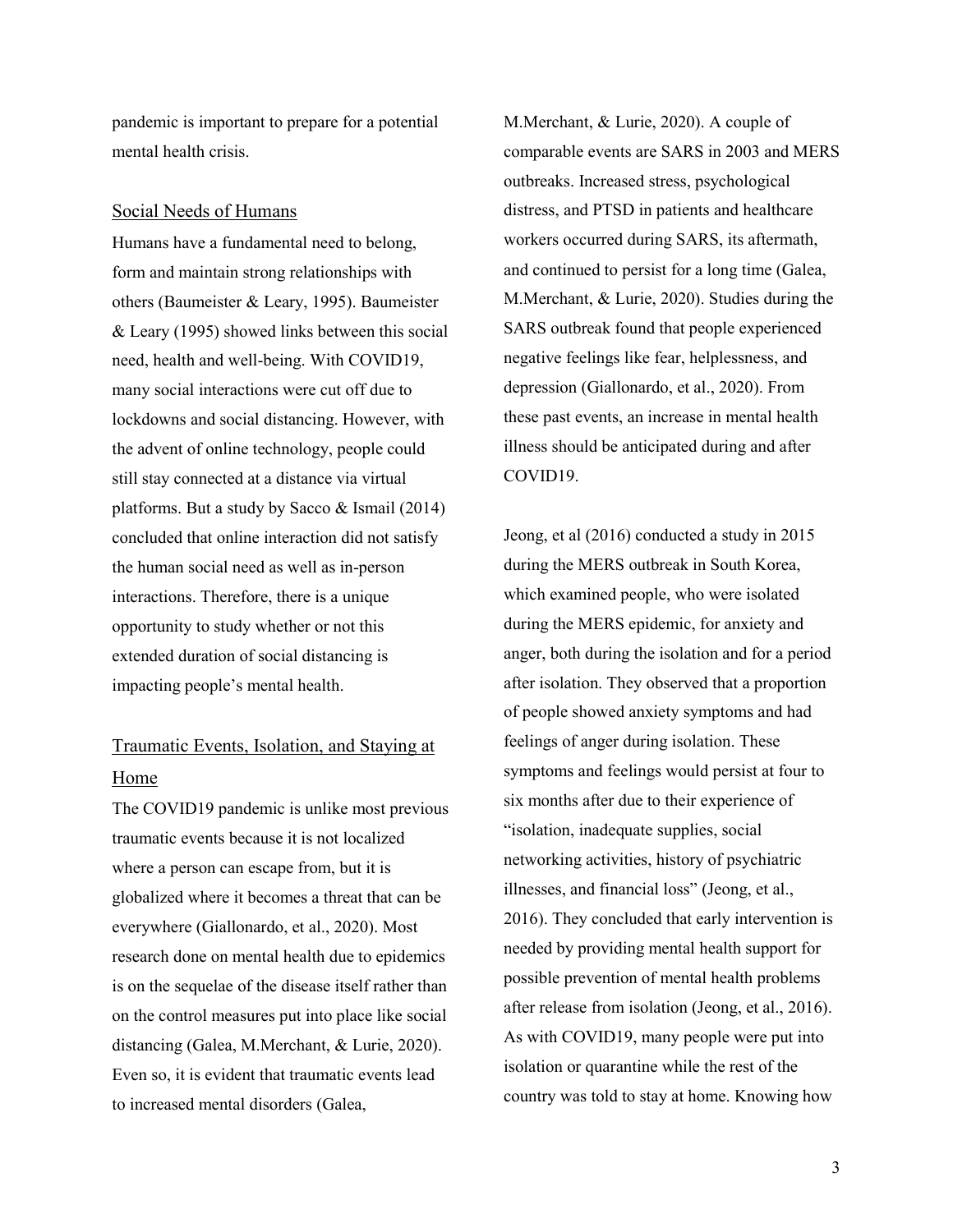people are feeling can provide information as to whether intervention is needed for any mental health problems.

During the whole pandemic, the general public was told to stay at home. While it is a great control method against the virus, a study by Chow, et.al (2017) found that having more negative emotions are associated with spending more time at home. These negative emotions will cause an individual to further retreat and further socially isolate themselves (Chow, et al., 2017). With COVID19, a person who is experiencing negative emotions can quickly spiral into a depressive state, since they are advised to stay at home and have no social interaction with others away from home.

Looking at a different type of traumatic event, war may also be able to shed some light on the mental health of the general population. A research review conducted by Murthy & Lakshminarayana (2006) on multiple wars and conflicts of varying length in different countries concluded that one of the most significant consequences of these events was the impact on the mental health of the civilian population. Studies have found that women were more affected than men and the general population had an increase in incidence and prevalence of mental disorders (Murthy & Lakshminarayana, 2006). They also noted that "prevalence rates are associated with the degree of trauma, and the availability of physical and emotional support" (Murthy & Lakshminarayana, 2006). While

COVID19 is very different from war, there are many similarities. The general population has to face months or years of stress or fear of an unknown situation. So while the degree of trauma faced by the population may not be able to be controlled, making physical and emotional support more available may help lower rates of mental disorders.

### Coping Mechanism

Different people have different ways of coping with stress and other challenges. HealthLinkBC (2019) lists many different types of coping responses. However, with COVID19, many of the coping responses are no longer available due to the lockdown. Some of the coping responses provided by HealthLinkBC that were not available or advised against doing include: going out with friends, going to church, exercising or getting outdoors to enjoy nature. With social distancing, mass gathering ban, parks and gyms closed, many people's coping responses were no longer available during the height of the lockdown. With their coping responses gone some people may have difficulty relieving the increased stress coming from the pandemic itself. This became an added burden on people's mental health.

But humans are resourceful. Even though most coping mechanisms were no longer available, people looked for other ways to deal with the situation. A lot of in-person activities became online including concerts, worship services,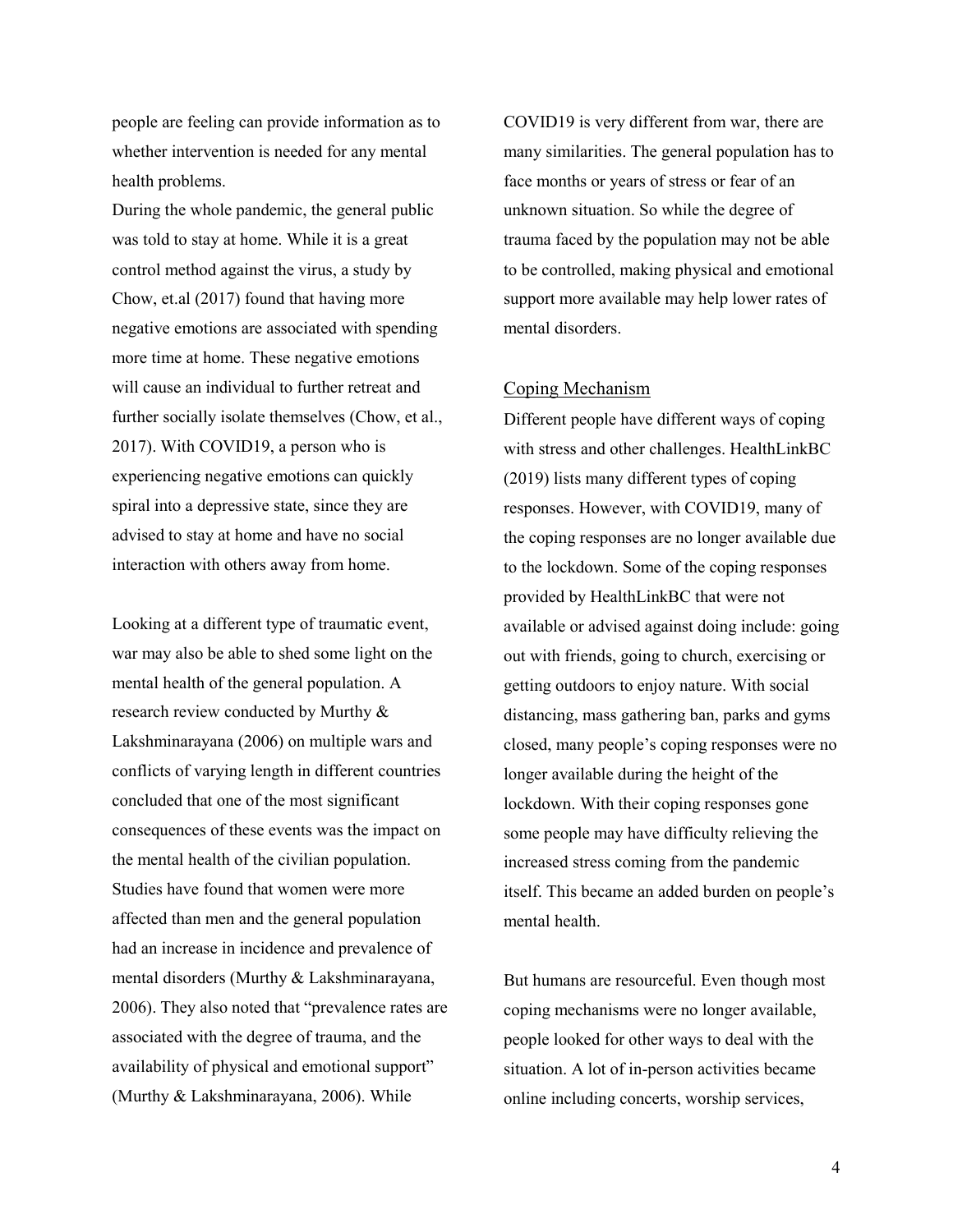classes and meetings, taking place on a platform like Zoom. Many celebrities changed to live streaming their concerts for free to help people get through the lockdown and some even organized concerts just for the lockdown (Gardner, 2020). Shopping, a pastime for many people has also been affected. According to Statistics Canada (2020) online shopping almost doubled from February (before lockdowns) to May 2020. With the internet, people could stay connected and still communicate while being physically distanced. But the biggest caveat as mentioned before is that online interactions do not equate to in-person interactions (Sacco & Ismail, 2014). So even though the internet can help people stay connected and cope differently, is it enough?

# U.S. Study on Mental Health During the COVID19 Pandemic

While Canada and the United States are different countries with many differences, the two countries also share some similar characteristics. Therefore, looking at how citizens of the USA are faring can help shed some light on how Canadians are doing. A study by Marroquína, Vineb, & Morgan (2020), which was conducted in the United States in February and March 2020 looked at whether or not social distancing and stay-at-home orders had implications on mental health. They found that social distancing was associated with increases in depression and general anxiety between the two months. The study also suggests that social supports that can

help people stay mentally fit is not sufficient at eliminating the impact of social distancing. The authors conclude that while social distancing is necessary for controlling the virus, there should also be more investment made towards mental health interventions (Marroquína, Vineb, & Morgan, 2020).

### Mental Health of Specific Groups

Some groups of people have been studied regarding their mental health due to the pandemic. One of the most studied groups of people is healthcare workers. A review paper by Spoorthy, Pratapa, & Mahant (2020) found that healthcare workers "are encountering a considerable degree of stress, anxiety, depression, insomnia due to the COVID-19 pandemic". A study identified factors that caused stress in healthcare works, which include concerns for personal safety, concerns for family, concerns about patient mortality, lack of treatment, lack of personal protective equipment, and exhaustion (Cai, et al., 2020). The same study also identified their coping mechanism includes knowledge that their family are well, a positive work environment that ensures personal safety, the knowledge that there is a reduction of reported cases due to disease prevention measures, and positive self-attitude (Cai, et al., 2020).

Another study was done on post-secondary students of the United States. The study found that students were experiencing increased stress,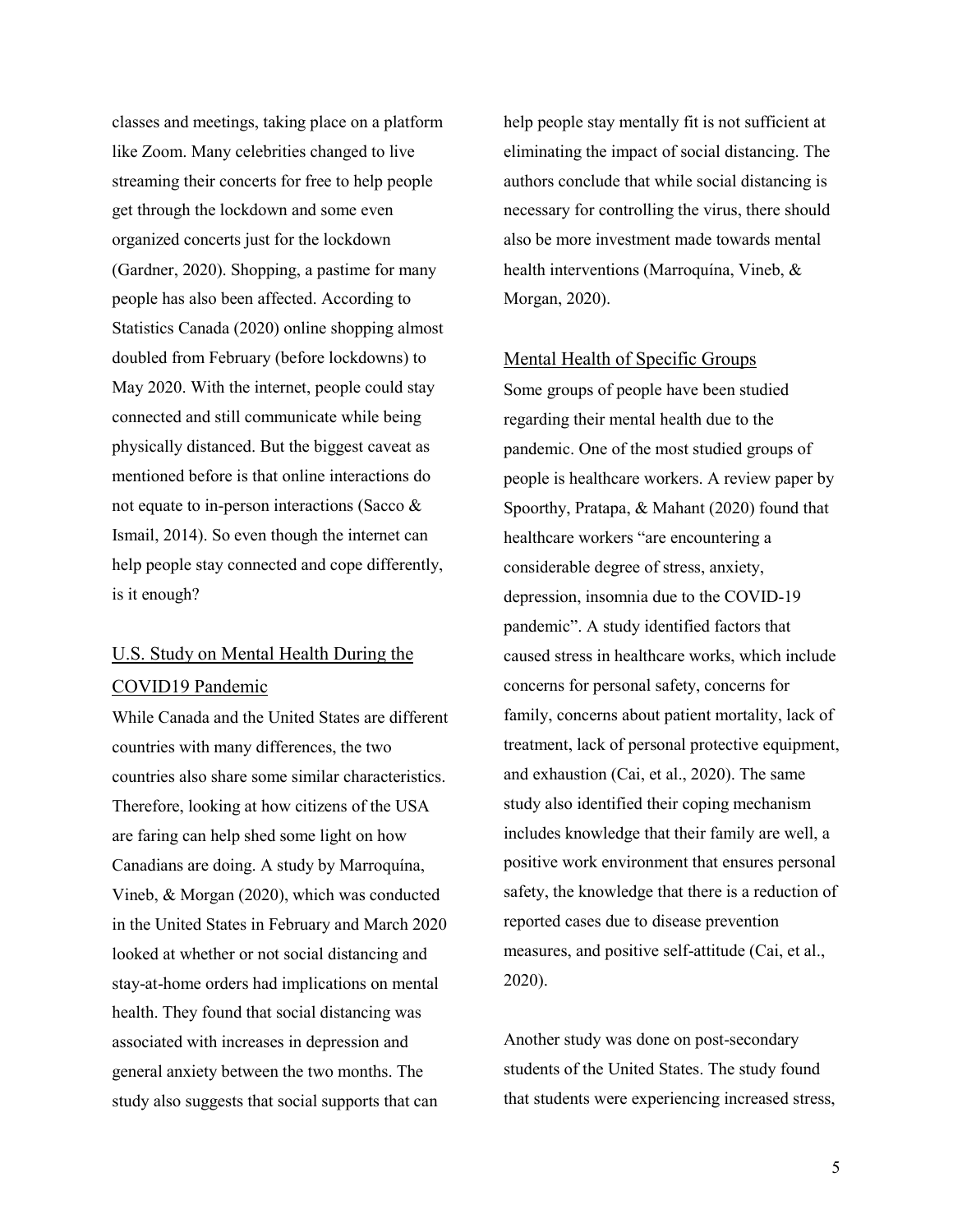anxiety, and depressive thoughts (Son, Hegde, Smith, Wang, & Sasangohar, 2020). The students were concerned about their loved ones, had difficulty concentrating, disrupted sleep patterns, decreased social interactions, and greater concerns about their academic performance (Son, Hegde, Smith, Wang, & Sasangohar, 2020). Son et al. (2020) found that most students would self-manage with some students using negative coping methods. Of the students that self-managed around one-third would engage in positive coping methods like meditation and the majority would do relaxing hobbies like exercise (Son, Hegde, Smith, Wang, & Sasangohar, 2020). Students would also seek support from family and friends by communicating with them (Son, Hegde, Smith, Wang, & Sasangohar, 2020). However, 93% of the students did not use the school's counselling services during the pandemic even though telecounselling was available (Son, Hegde, Smith, Wang, & Sasangohar, 2020). This is an important finding because this shows that even if services are made available people might not use them.

# Adequacy of Canadian Mental Health Care Services

As access to health care is one of the social determinants of health, adequacy of mental health care services would also play a role in people's mental health. An article by Scharf & Oinonem (2020) discussed how the current healthcare system is very physician-centric.

Because of this, the public is limited from accessing adequate mental health care services as physicians are not trained to provide mental health services (Scharf & Oinonen, 2020). They concluded that psychologists and other registered mental health care providers should be part of the insurance program. Pre-COVID19, a report by the Mental Health Commission of Canada (2017) reports that 1.6 million Canadians in 2012 said: "their need for mental health care was only partially met or not met at all". This is concerning as this shows that in prepandemic times there were already insufficient mental healthcare services and with the pandemic things could potentially get worse.

### Importance of this Study

A pandemic of the COVID19 scale has not happened in the twenty-first century. The most severe pandemic in recent history is the 1918 influenza pandemic (Spanish flu) according to the CDC (2019). Even though there is a lot that can be learned about from recent smaller pandemics or epidemics and the Spanish flu to help prepare or combat COVID19, this pandemic is very unique. The main difference between the social level of COVID19 and the Spanish flu is that the twenty-first century is very much a digital age. The technology of every aspect has seen so much improvement, whether it is medical or computer technology. Time is also a factor. The Spanish flu happened over one hundred years ago therefore, almost no one remembers or experienced it personally.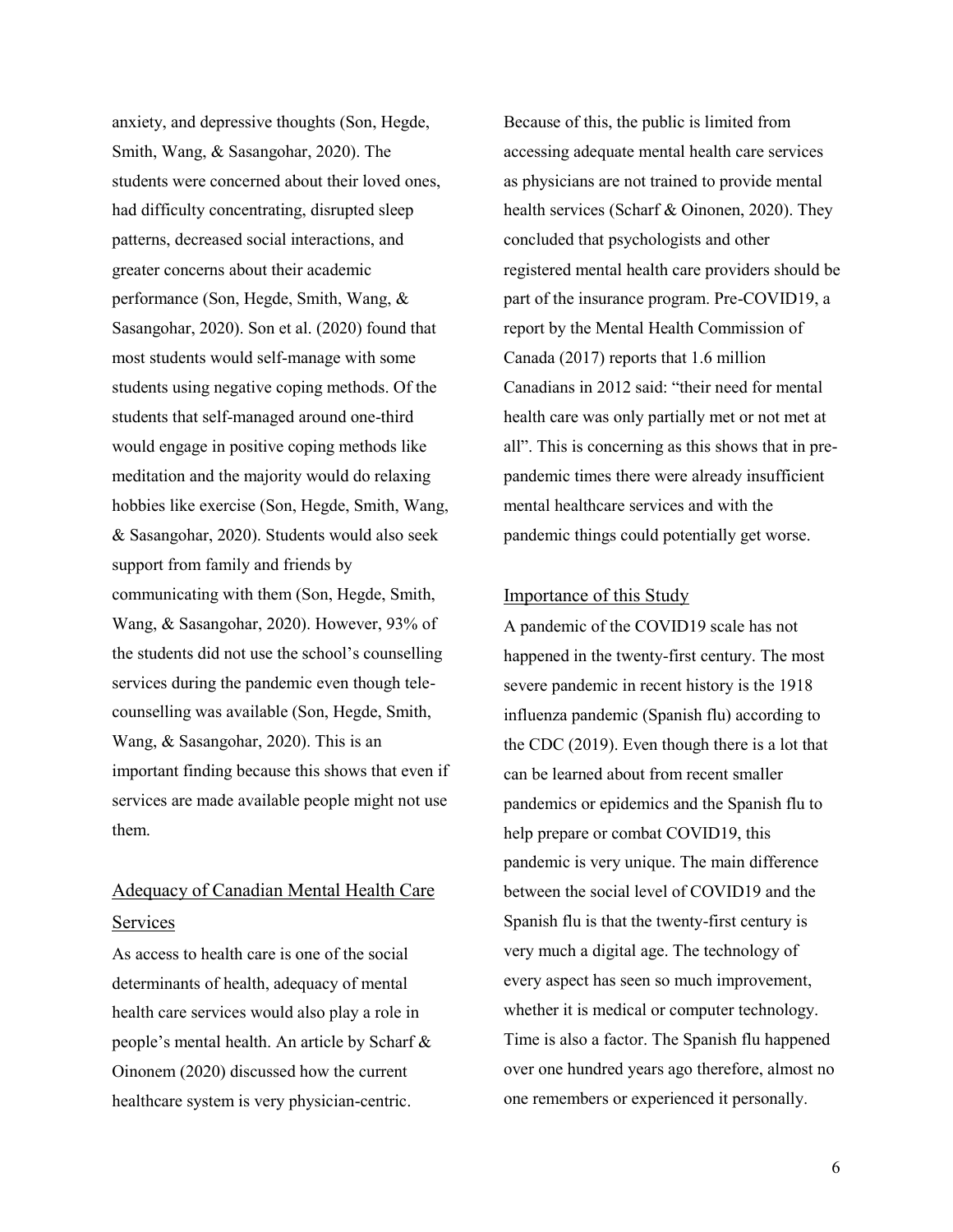Due to these reasons, the current population will probably face a different set of problems and be affected differently compared to people who were alive during 1918. While there were other smaller pandemics like SARS and MERS, these two pandemics were just not on the scale that COVID19 is. So, the effect of those two pandemics on people would also be different.

As discussed in previous sections, multiple factors play a part in people's mental health. Knowing people's mental fitness and how the different factors affect mental health during the pandemic could help predict the sequelae of the COVID19 pandemic. This could translate to policy changes to improve on current practices, investments in needed health services towards people that need them, and even preparing for a better response method for any future pandemics.

### **Purpose of the Study**

The purpose of this research was to assess perceived mental fitness of the Canadian population one year prior to the COVID19 pandemic (2019) and 10 months after the start of the pandemic (January 2021) to determine whether there is an increased perception of mental ill health due to the COVID19 pandemic.

# **Methods and Materials**

### Materials

For this research project, a computer was used to design a survey and perform statistical analysis.

The survey was hosted on SurveyMonkey in Canada [\(http://www.surveymonkey.com\)](http://www.surveymonkey.com/) and distributed on the social media platform Reddit. The results were statistically analyzed using NCSS (NCSS, 2021) and Microsoft Excel.

### Standard Methods

The standard method used involved conducting an online self-administered survey hosted by SurveyMonkey, an online survey platform, using a license given by BCIT. Before the survey was opened to the public, a pilot study was conducted. The survey questions were edited to reflect the feedback from the pilot study. The study received BCIT Research Ethics Board approval and was open to the public from January  $13<sup>th</sup>$ , 2021 to February  $4<sup>th</sup>$ , 2021. The survey had two parts. The first part included questions on demographics. The second part had questions on how a participant perceived their mental health. The survey focused on how a person perceived their mental health and was not based on any clinical diagnoses. All the questions had closed-ended answers for ease of statistical analysis (Heacock, personal communication [lecture slides], 2020). The survey was open to all persons with access to a computer and posted on Reddit to gather responses. On Reddit, the survey was posted on multiple subreddits based on location, universities, and relevance to the research topic. The survey was posted in r/takemysurvey, r/SampleSize, r/simonfraser, r/richmondbc, r/burnaby, r/BCIT, r/CanadaCoronavirus, and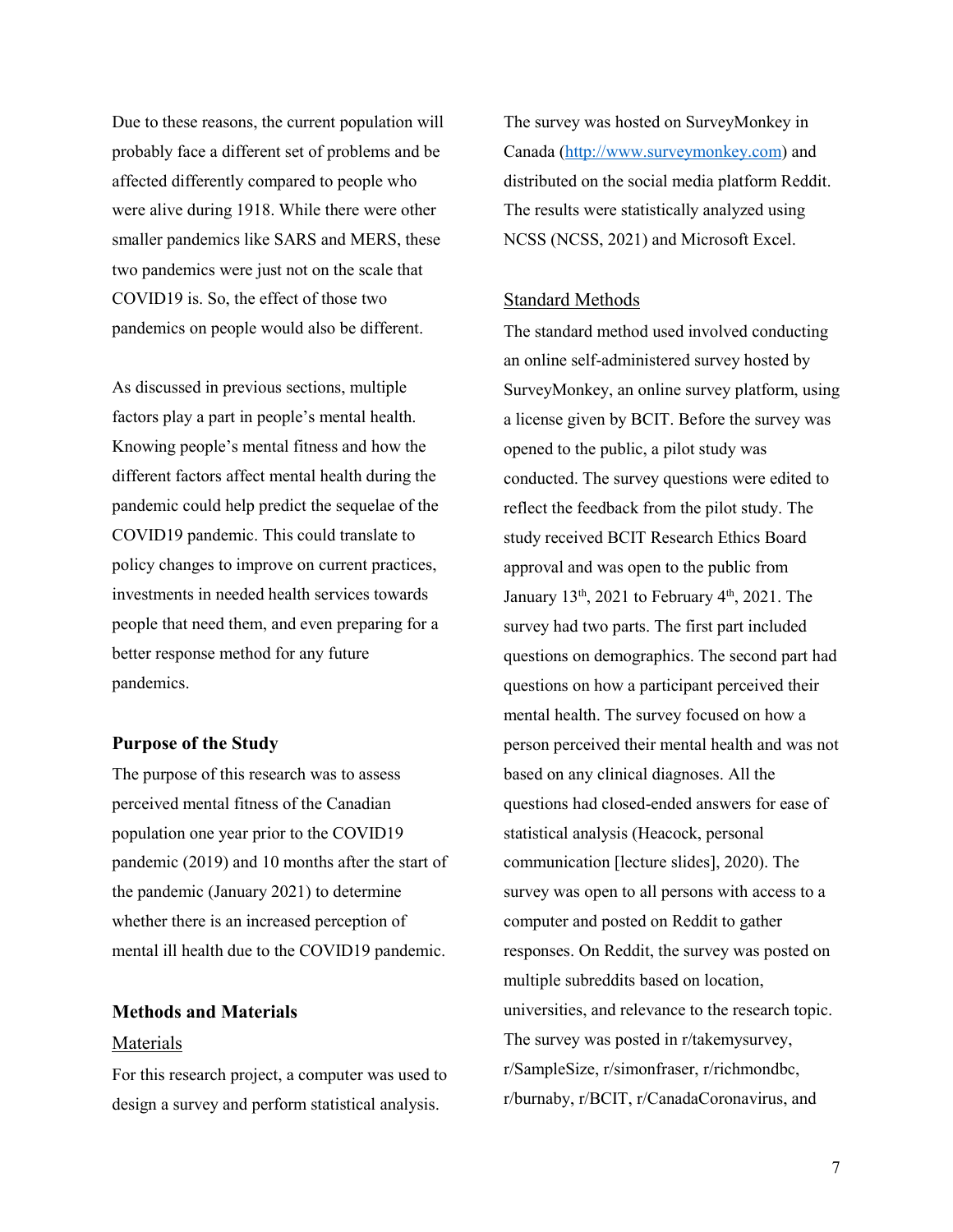r/Langley. The survey was also sent to contacts to be forwarded to their contacts to complete. Excluded from participating were friends, family members and classmates of the authors. The survey took participants an average of 1minute 40seconds to complete and was designed to be simple and easily understandable by everyone. Once the survey was closed, the raw data was exported to Microsoft Excel. Then the data was transferred into NCSS for analysis.

### **Statistical Analysis and Results**

### Description of Data

Both sections of the survey collected multichotomous nominal and ordinal data. However, for analytic purposes, the ordinal data were converted to numerical data. For example, when asked about the frequency of occurrence the options included: All of the time, Most of the time, Some of the time, A little of the time, None of the time. A value was assigned to each of the options, where 1 stands for 'All of the time', 2 stands for 'Most of the time', 3 stands for 'Some of the time', 4 stands for 'A little of the time', and 5 stands for 'None of the time'.

### Descriptive Statistics

A total of 218 responses were recorded. While some people skipped some questions, all questions had more than 200 responses. The majority of the participants were between the ages of 15-34, 67% (N=146). 1% (N=2) was under 15 years old, 20% (N=43) was between ages 35-54, 11% (N=25) was age 55 or above,

and  $1\%$  (N=2) preferred not to say. More females,  $60\%$  (N=130), responded to the survey than males,  $37\%$  (N=81).  $2\%$  (N=5) said they consider themselves as other and  $1\%$  (N=2) preferred not to say.

The majority of the participants reside in Canada,  $92\%$  (N=201).  $6\%$  (N=13) reside in the USA,  $1\%$  (N=3) preferred not to say and one participant said they live in a place not listed as a choice. If the participant responded that Canada as their place of residence, further breakdown of their location of residence was made. The majority  $64\%$  (N=128) said they were residing in British Columbia. 3% (N=6) were residing in Alberta, 1% (N=2) were residing in Manitoba, one participant residing in New Brunswick, 1% (N=2) were residing in Nova Scotia, 28% (N=57) were residing in Ontario, 1% (N=2) were residing in Quebec, 1% (N=2) were residing in Saskatchewan, and one participant preferred not to say.

17% (N=35) of the participants thought they had excellent mental health in 2019, 34% (N=72) thought they had very good mental health in 2019, 30% (N=64) thought they had average mental health in 2019, 14% (N=30) thought they had not very good mental health in 2019, 5% (N=10) thought they had poor mental health in 2019, and one participant preferred not to say. As compared to  $8\%$  (N=18) of the participants thought they had excellent mental health in 2021, 21% (N=44) thought they had very good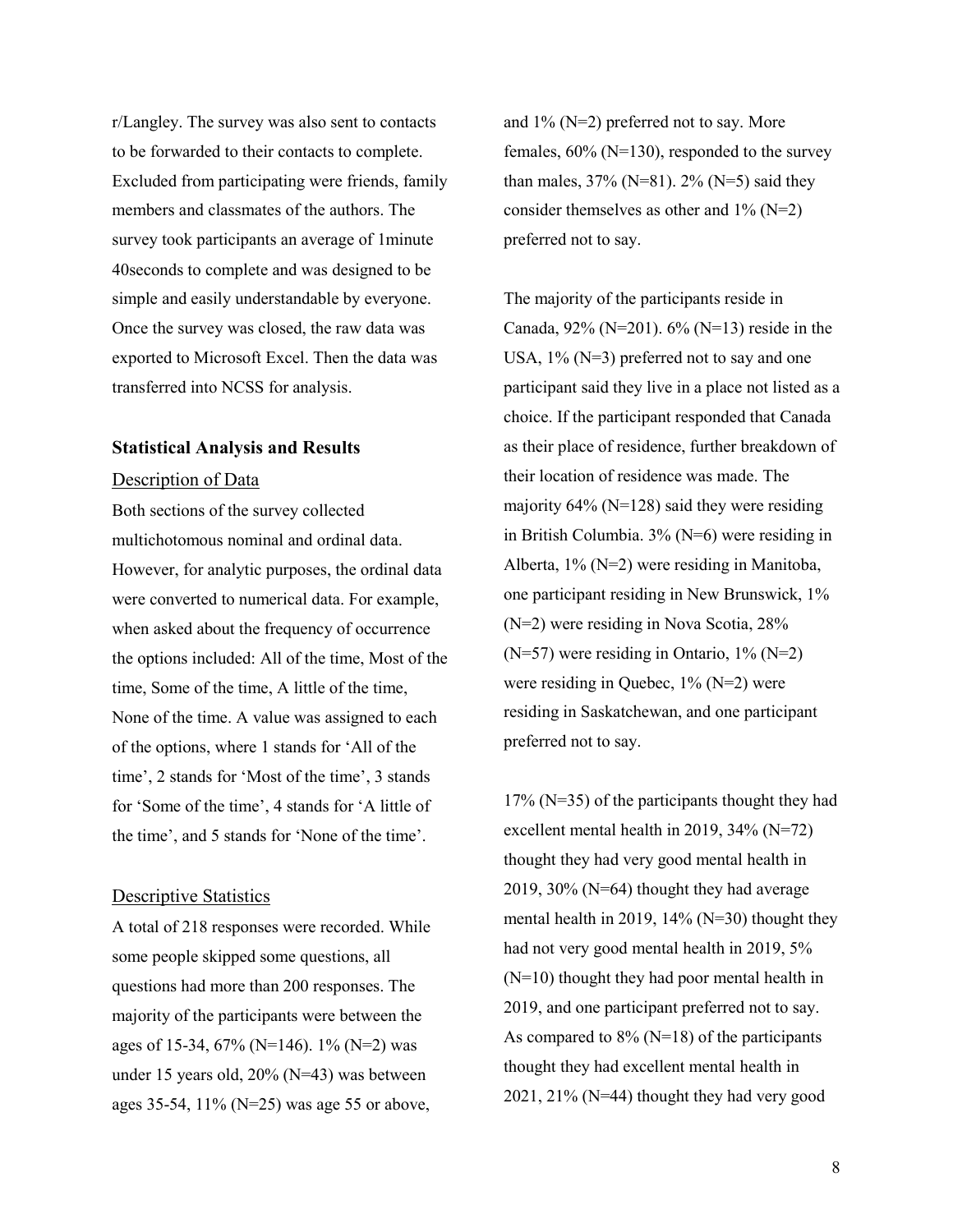mental health in 2021,  $30\%$  (N=64) thought they had average mental health in 2021, 27% (N=57) thought they had not very good mental health in 2021, 14% (N=29) thought they had poor mental health in 2021, and one participant preferred not to say.





Figure 1 shows that in 2019 anxiousness and trouble going to sleep or staying asleep was more of a problem for people than depressive thoughts and unbearable stress.



**Figure 2 – Experiences in 2021**

Figure 2 shows that anxiousness and trouble going to sleep or staying asleep was more of an issue to people compared to having depressive thoughts or unbearable stress.

Furthermore, 45% (N=95) of the participants thought that COVID19 has very likely affected their mental health,  $33\%$  (N=69) thought that COVID19 has likely affected their mental health,  $10\%$  (N=21) thought that COVID19 has neither likely nor unlikely affected their mental health, 9% (N=18) thought that COVID19 has unlikely affected their mental health,  $4\%$  (N=8) thought that COVID19 has very unlikely affected their mental health.

# Inferential Statistics

Two inferential statistical tests were used, the chi-square test and the Wilcoxon Signed-Ranked test. Table 1 provides a summary of the results.

All 'prefer not to answer' responses and skips were removed before analyzing because they were treated as non-responses that did not want to participate in answering the question. When comparing data sets that had gender, responses to 'other' were removed because there were only 5 out of 218 responses to that category therefore no significant conclusion could be made. When comparing data sets that had location, the comparison was between respondents residing in British Columbia to the respondents residing in the rest of Canada. This was due to a low number of respondents from other provinces and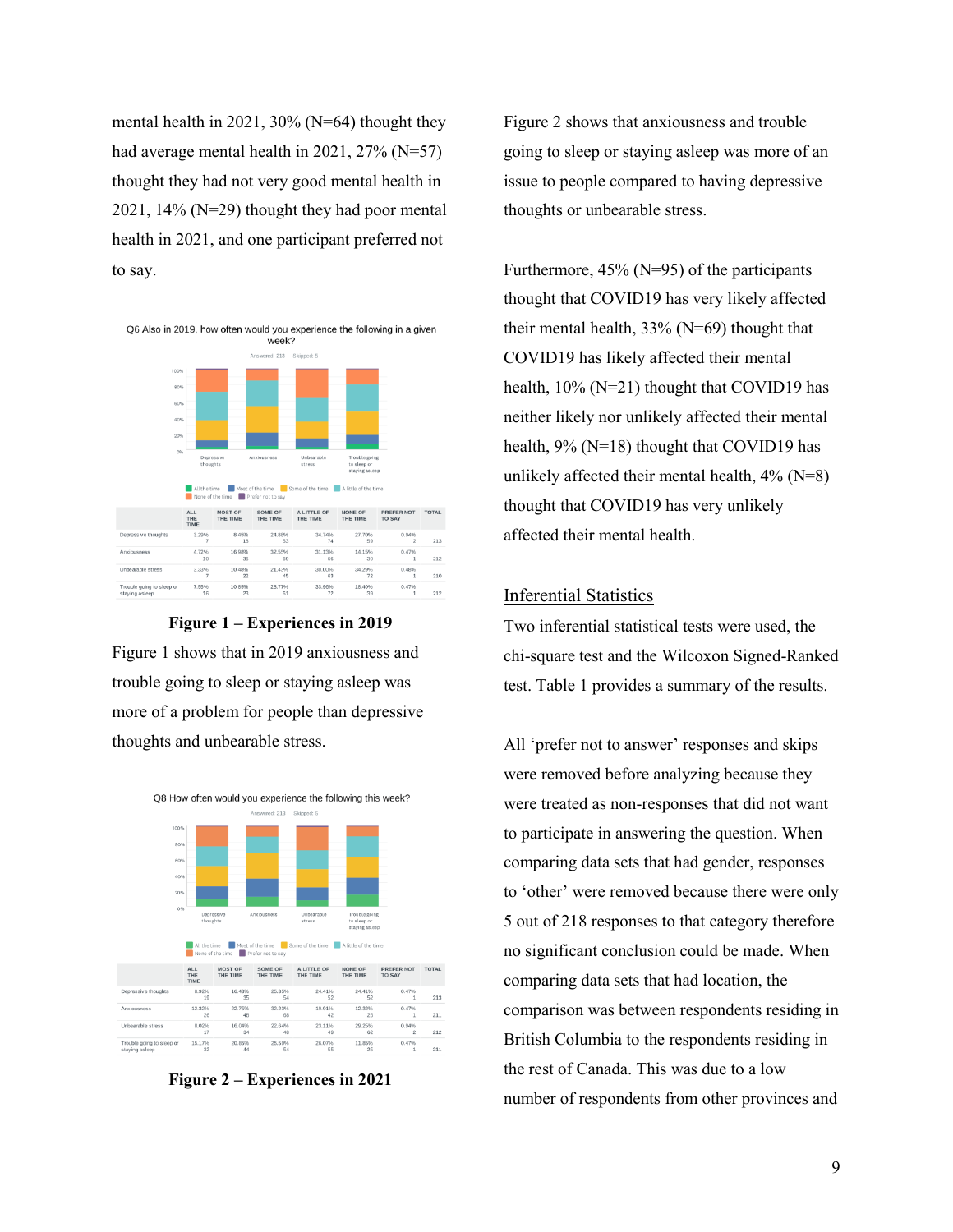territories other than Ontario. When comparing data sets that had age, the two 'under 15' responses were removed and the categories age 35-54 and age 55+ were grouped together

forming the category age 35+. This was done to have more evenly distributed responses and a greater number of responses in the age category 35+, which increased the power of the test.

| <b>Table 1: Summary of Inferential Statistics</b> |  |
|---------------------------------------------------|--|
|                                                   |  |

| Ho and Ha                                                 | <b>Test Used</b> | <b>Results</b> | Interpretation                           |
|-----------------------------------------------------------|------------------|----------------|------------------------------------------|
| Ho1 (Ho $\geq$ 0): There is no difference, or better      | Wilcoxon         | $P = 0.000$    | Reject Ho and conclude that there is     |
| perceived quality of mental health in early 2021          | Signed-          |                | statistically significant reduction of   |
| compared to 2019.                                         | Ranked           |                | quality of perceived mental health in    |
| Ha1 (Ha $<$ 0): There is poorer perceived quality of      |                  |                | early 2021 compared to 2019.             |
| mental health early 2021 compared to 2019.                |                  |                |                                          |
| Ho2 (Ho $\leq$ 0): People are experiencing no difference, | Wilcoxon         | $P = 0.000$    | Reject Ho and conclude that there is     |
| or less depressive thoughts in early 2021 compared to     | Signed-          |                | statistically significant increase of    |
| 2019.                                                     | Ranked           |                | people experiencing depressive           |
| Ha2 (Ha $>$ 0): People are experiencing more              |                  |                | thoughts in early 2021 compared to       |
| depressive thoughts in early 2021 compared to 2019.       |                  |                | 2019.                                    |
| Ho3 (Ho $\leq$ 0): People are experiencing no difference, | Wilcoxon         | $P = 0.000$    | Reject Ho and conclude that there is     |
| or less anxiousness in early 2021 compared to 2019.       | Signed-          |                | statistically significant increase of    |
| Ha3 (Ha $>$ 0): People are experiencing more              | Ranked           |                | people experiencing anxiousness in       |
| anxiousness in early 2021 compared to 2019.               |                  |                | early 2021 compared to 2019.             |
| Ho4 (Ho $\leq$ 0): People are experiencing no difference, | Wilcoxon         | $P = 0.000$    | Reject Ho and conclude that there is     |
| or less unbearable stress in early 2021 compared to       | Signed-          |                | statistically significant increase of    |
| 2019.                                                     | Ranked           |                | people experiencing unbearable stress    |
| Ha4 (Ha $>$ 0): People are experiencing more              |                  |                | in early 2021 compared to 2019.          |
| unbearable stress in early 2021 compared to 2019.         |                  |                |                                          |
| Ho5 (Ho $\leq$ 0): People are experiencing no difference, | Wilcoxon         | $P = 0.000$    | Reject Ho and conclude that people are   |
| or less trouble going to sleep or staying asleep in       | Signed-          |                | experiencing more trouble going to       |
| early 2021 compared to 2019.                              | Ranked           |                | sleep or staying asleep in early 2021    |
| Ha5 (Ha $>$ 0): People are experiencing more trouble      |                  |                | compared to 2019.                        |
| going to sleep or staying asleep in early 2021            |                  |                |                                          |
| compared to 2019.                                         |                  |                |                                          |
| Ho6: There is no association between gender and           | Chi Square       | $P =$          | Reject Ho and conclude that there is a   |
| perceived impact of COVID19 on a person's mental          | Test             | 0.0225         | statistically significant association    |
| health.                                                   |                  |                | between gender and perceived impact      |
| Ha6: There is an association between gender and           |                  |                | of COVID19 on a person's mental          |
| perceived impact of COVID19 on a person's mental          |                  |                | health. Females perceive more impact     |
| health.                                                   |                  |                | from COVID19 on their mental health.     |
| Ho7: There is no association between gender and           | Chi Square       | $P =$          | Reject Ho and conclude that there is a   |
| perceived quality of mental health in early 2021.         | Test             | 0.0205         | statistically significant association    |
| Ha6: There is an association between gender and           |                  |                | between gender and perceived quality     |
| perceived quality of mental health in early 2021.         |                  |                | of mental health in early 2021. Males    |
|                                                           |                  |                | report better perceived quality of       |
|                                                           |                  |                | mental health in early 2021 compared     |
|                                                           |                  |                | to females.                              |
| Ho8: There is no association between location of          | Chi Square       | $P =$          | Accept Ho and conclude that there is     |
| residence in Canada and perceived quality of mental       | Test             | 0.1929         | no statistically significant association |
| health in early 2021.                                     |                  |                | between location of residence in         |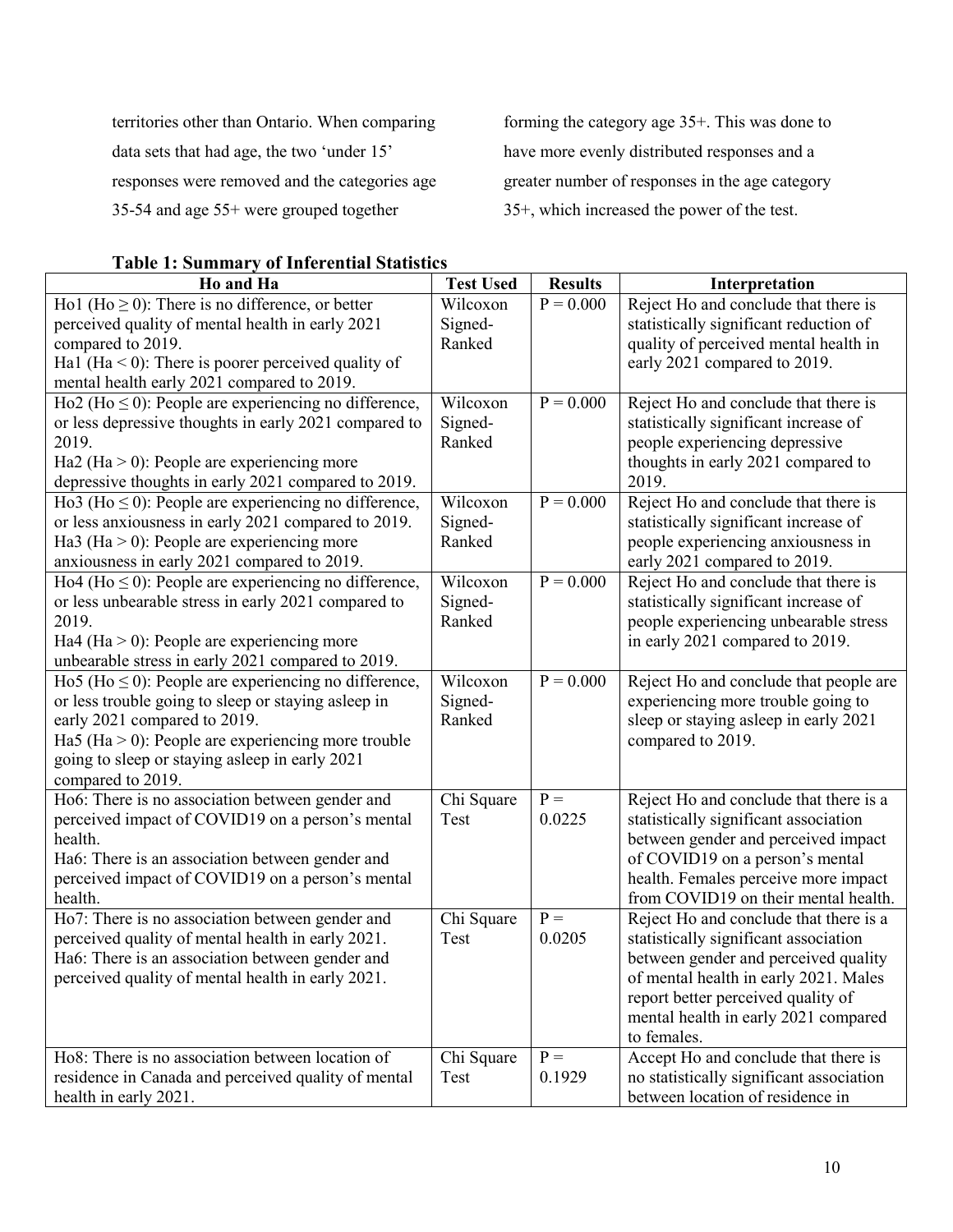| Ha8: There is an association between location of    |            |        | Canada and the perceived quality of      |
|-----------------------------------------------------|------------|--------|------------------------------------------|
| residence in Canada and perceived quality of mental |            |        | mental health in early 2021.             |
| health in early 2021.                               |            |        |                                          |
| Ho9: There is no association between location of    | Chi Square | $P =$  | Accept Ho and conclude that there is     |
| residence in Canada and perceived impact of         | Test       | 0.3986 | no statistically significant association |
| COVID19 on a person's mental health.                |            |        | between location of residence in         |
| Ha9: There is an association between location of    |            |        | Canada and the perceived impact of       |
| residence in Canada and perceived impact of         |            |        | COVID19 on a person's mental health.     |
| COVID19 on a person's mental health.                |            |        |                                          |
| Ho10: There is no association between age and       | Chi Square | $P =$  | Reject Ho and conclude that there is a   |
| perceived quality of mental health in early 2021.   | Test       | 0.0043 | statistically significant association    |
| Ha10: There is an association between age and       |            |        | between age and perceived quality of     |
| perceived quality of mental health in early 2021.   |            |        | mental health in early 2021. People      |
|                                                     |            |        | who are 35 and older report having       |
|                                                     |            |        | better perceived quality of mental       |
|                                                     |            |        | health in early 2021 compared to         |
|                                                     |            |        | people in the age group of 15-34 years   |
|                                                     |            |        | old.                                     |
| Ho11: There is no association between age and       | Chi Square | $P =$  | Accept Ho and conclude that there is     |
| perceived impact of COVID19 on a person's mental    | Test       | 0.5977 | no statistically significant association |
| health.                                             |            |        | between age and perceived impact of      |
| Hall: There is an association between age and       |            |        | COVID19 on a person's mental health.     |
| perceived impact of COVID19 on a person's mental    |            |        |                                          |
| health.                                             |            |        |                                          |

# **Discussion**

Results from the survey and the resulting inferential statistics indicated that people were experiencing worse mental health in early 2021 compared to 2019. In general, people have increased depressive thoughts, anxiety, unbearable stress, and trouble going to sleep or staying asleep in early 2021 compared to 2019. 77.7% of the surveyed people indicated that COVID19 had very likely, or likely, affected their mental health. This finding is in line with the study done during the MERS outbreak in South Korea in 2015 (Jeong, et al., 2016) and the research review on how wars and conflicts impact mental health by Murthy & Lakshminarayana (2006). In those studies,

traumatic events like war and disease outbreaks also led to worsening of mental health.

Results also indicated that females perceived more impact from COVID19 on their mental health and worse mental health quality compared to males. The research reviewed by Murthy & Lakshminarayana (2006) also found that females were more affected than men mentally in different types of traumatic events. Findlay, Arim, & Kohen (2020) also found that women and younger adults were more likely to report worse mental health. Similarly, Bu, Steptoe, & Fancourt (2020) found that women and young people were more at risk for loneliness during the pandemic, which increases the risk of mental illness.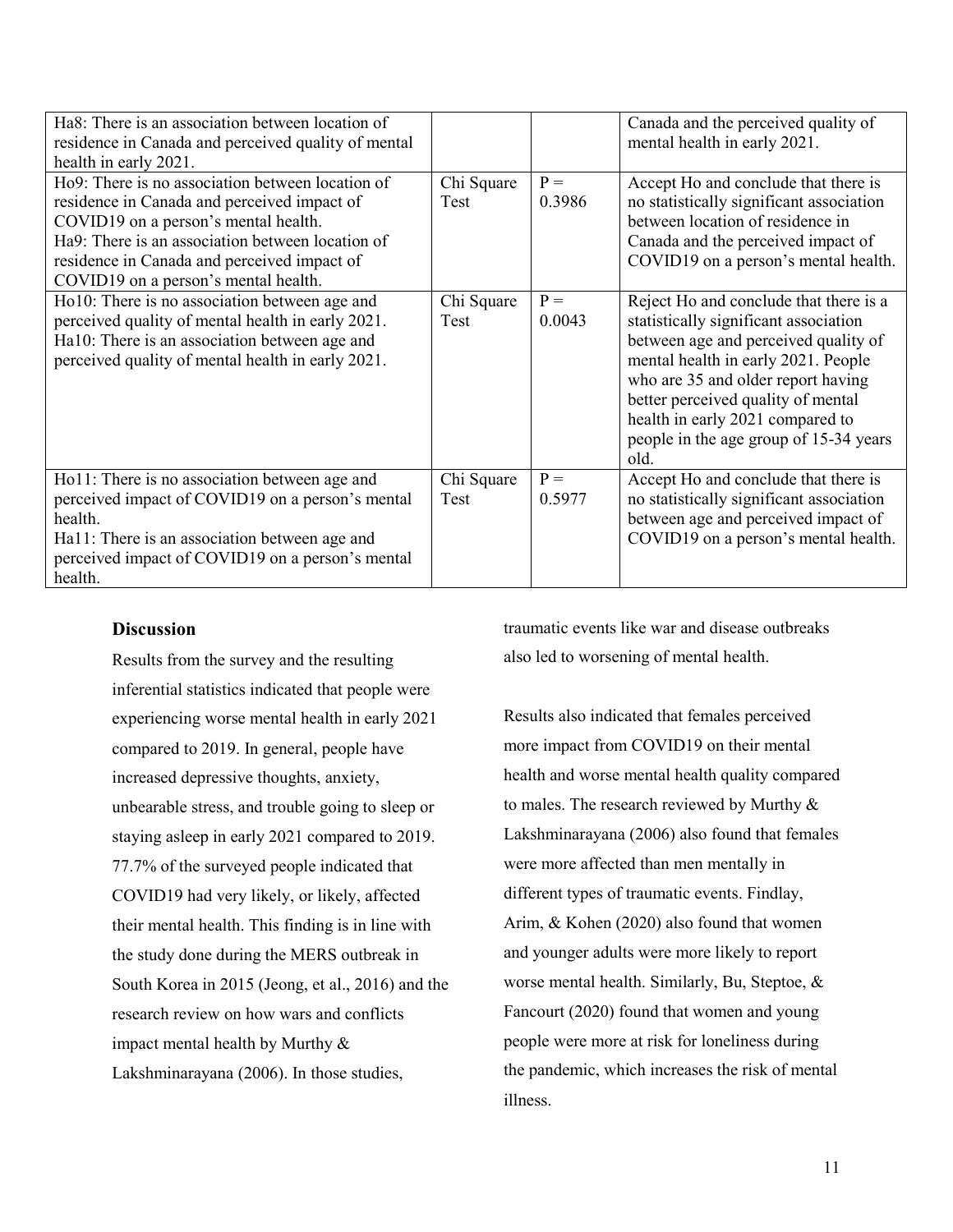Similar to the findings by Findlay, Arim, & Kohen, this study also found that the age group 15-34 years of age perceived their mental health was worse in early 2021 compared to people who were 35 years and older. However, there was no association between age and, the perceived impact of COVID19 on a person's mental health. This indicates that people, in general, all perceive an impact from COVID19 on their mental health, but people ages 15-34 years of age are especially experiencing worse mental health. As the survey was conducted before the third wave, COVID19 was predominantly affecting the older population. However, with the third wave, COVID19 preferentially affected the younger population (Kirkey, 2021), which may lead to further worsening of their mental health.

Interestingly, the results show there was no association between the location of residence in Canada and quality of mental health or perceived impact of COVID19. Indicating that all Canadians are feeling similar effects of COVID19 regardless of where they reside. However, due to the relatively low number of respondents in provinces and territories other than British Columbia and Ontario, this result may be somewhat unstable, and one must consider the possibility of a beta error. Therefore, more respondents from varying provinces and territories are needed to have a better understanding of whether there is an association between the location of residence in Canada and quality of mental health or perceived impact of COVID19.

As this survey was opened to everyone with few exclusions, the results are meant to give a wellrounded presentation of how people are mentally impacted by COVID19. As such, internal and external validity may have been compromised by the low number of responses from various provinces and territories other than British Columbia and Ontario and by not obtaining responses from those who do not access Reddit. The response rates for various ages and genders are relatively well-rounded and sufficient to draw valid conclusions.

### **Limitations**

Given the response rate and demographics, the biggest limitation was the insufficient response from various provinces and territories other than British Columbia and Ontario. Posting on more subreddits or other media platforms targeting different locations would be able to help. Having a longer survey window for more recruitment opportunities would gather more responses. Since this research was conducted during the COVID19 pandemic, an online selfadministered survey was the only feasible option, but having different modes of disseminating the survey would also help gather responses from different groups of people. Having a larger and more varied sample size would increase internal and, external validity.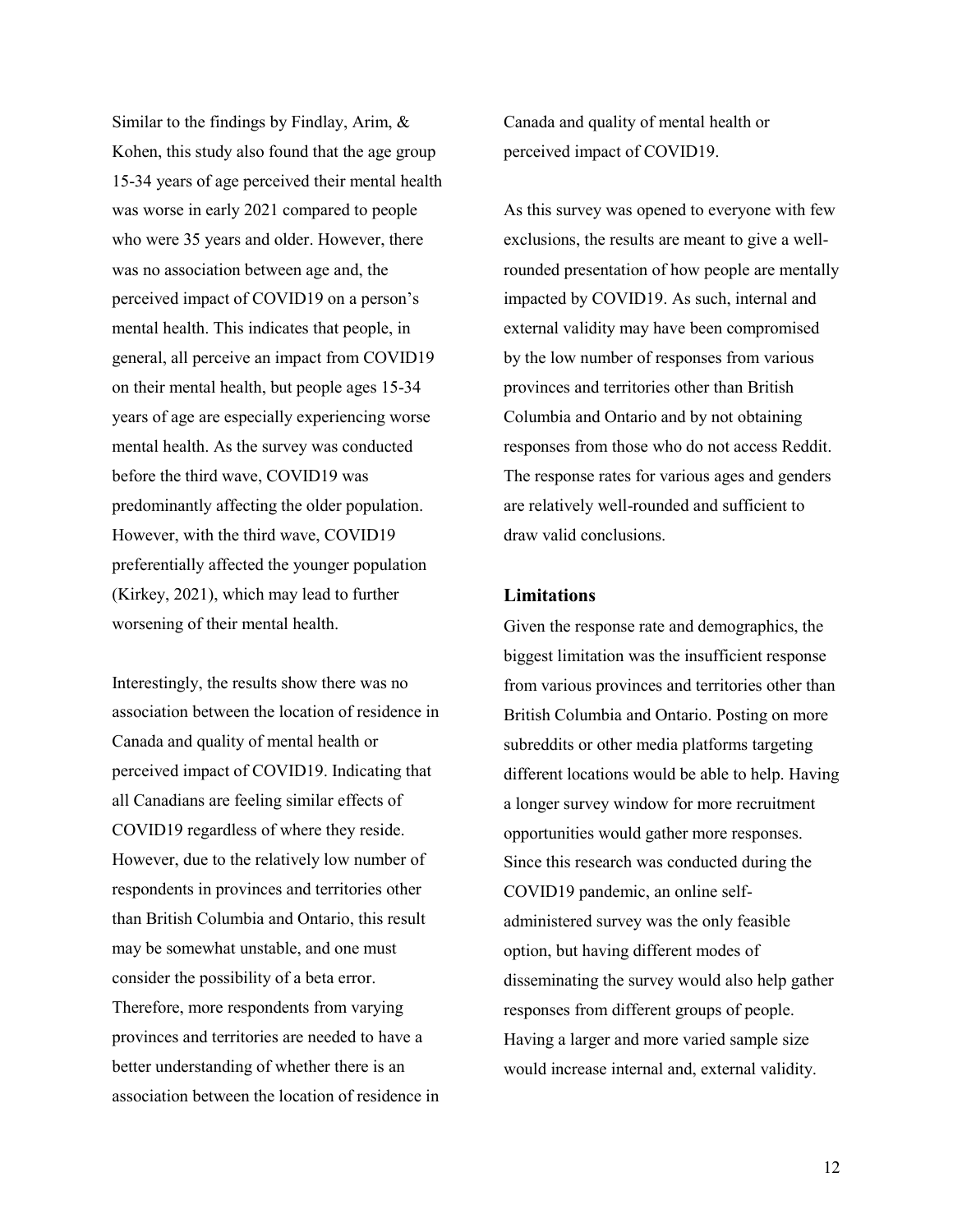Another limitation was that participants had to have access to a computer to use Reddit and to access the survey. There were also a few answers from contacts of contacts. Therefore, limitations in terms of external generalizability were that the results can only be generalized to people who use computers and, for the most part, only to those who use the platform Reddit.

### **Knowledge Translation**

The results from this study can help policymakers understand the need for more resources and investment to be directed to mental health. As Scharf & Oinonem (2020) discussed in their article on how the current healthcare system is very physician-centric, this study further supports the need for specialized mental health programs to help people cope with the COVID19 pandemic and its sequela.

Understanding how people are impacted mentally during COVID19 can also help prepare for future pandemics or traumatic events. Just as people had been mentally impacted by MERS (Jeong, et al., 2016) and other traumatic events (Murthy & Lakshminarayana, 2006), COVID19 was not an exception. Therefore, policymakers should not only invest resources on resolving the situation surrounding COVID19 but also build a long-lasting mental health framework that can be used to help future traumatic events.

## **Future Research**

Future research recommendations:

- Similar study but with a wider location target, capturing more people from different places of residence.
- Similar study but comparing following years, 2022 and beyond, to previous years, 2019 or 2021. To compare further mental health trends of the population.
- Similar study but also asking people's perception or opinion on the adequacy of the current healthcare system regarding mental health.

### **Conclusion**

The SARS-CoV-2, also known as COVID19, caused a worldwide pandemic affecting many people, their livelihoods, and their mental health. According to the results from this study, people, in general, were experiencing worse mental health regardless of where they were located. Younger people and females were more affected than the older population and males. Given these results, policymakers should allocate more resources to mental healthcare to help ensure that the next health crisis is not a mental health one.

## **Acknowledgements**

The lead author would like to thank Helen Heacock for her continued support and guidance throughout this research. The lead author would also like to thank everyone who took time in participating in the survey.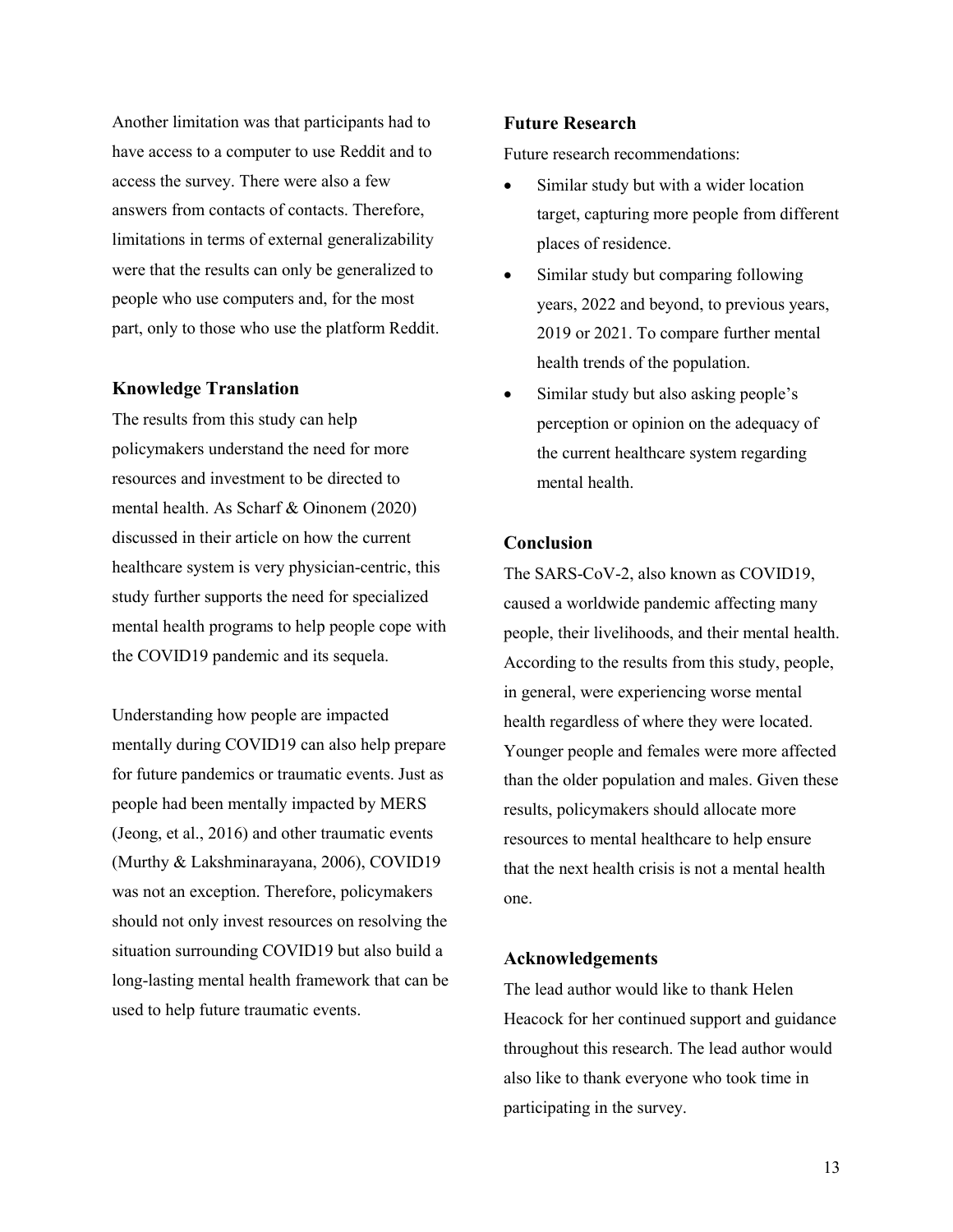# **Competing Interest**

The authors declare that they have no competing interests.

## **References**

- Aston, J., Vipond, O., Virgin, K., & Youssouf, O. (2020, July 24). *CanadaRetail ecommerce and COVID-19: How online shopping opened doors while many were closing* . Retrieved from Statistics Canada: https://www150.statcan.gc.ca/n1/pub/45 -28-0001/2020001/article/00064 eng.htm
- Baumeister, R. F., & Leary, M. R. (1995). The Need to Belong: Desire for Interpersonal Attachments as a Fundamental Human Motivation. *Psychological Bulletin*, 497- 529.
- Bu, F., Steptoe, A., & Fancourt, D. (2020). Loneliness during a strict lockdown: Trajectories and predictors during the COVID-19 pandemic in 38,217 United Kingdom adults. *Social Science & Medicine*.
- Cai, H., Tu, B., Ma, J., Chen, L., Jiang, Y., & Zhuang, Q. (2020). Psychological Impact and Coping Strategies of Frontline Medical Staff in Hunan Between January and March 2020 During the Outbreak of Coronavirus Disease 2019 (COVID-19) in Hubei, China . *Medical Science Monitor*.
- CDC. (2019, March 20). *1918 Pandemic (H1N1 virus)*. Retrieved from Centers for Disease Control and Prevention: [https://www.cdc.gov/flu/pandemic](https://www.cdc.gov/flu/pandemic-resources/1918-pandemic-h1n1.html)[resources/1918-pandemic-h1n1.html](https://www.cdc.gov/flu/pandemic-resources/1918-pandemic-h1n1.html)
- Chan, A., Heacock, H. (2021). Impact on Canadian's Mental Health due to COVID19. *BCIT Environmental Health Journal*
- Chow, P. I., Fua, K., Huang, Y., Bonelli, W., Xiong, H., Barnes, L. E., & Teachman, B. A. (2017). Using Mobile Sensing to Test Clinical Models of Depression, Social Anxiety, State Affect, and Social Isolation Among College Students. *Journal of Medical Internet Research*, 1- 12.
- Eitizaz, S. (Host). (2021, March 26). Canada's vaccine rollout vs. the world's, and whether vaccinating Canadians by summer is a long shot [Audio podcast episode]. In *This Matters*. Toronto Star. [https://www.thestar.com/podcasts/thism](https://www.thestar.com/podcasts/thismatters/2021/03/26/canadas-vaccine-rollout-vs-the-world-and-if-summer-vaccination-is-a-long-shot.html?rf) [atters/2021/03/26/canadas-vaccine](https://www.thestar.com/podcasts/thismatters/2021/03/26/canadas-vaccine-rollout-vs-the-world-and-if-summer-vaccination-is-a-long-shot.html?rf)[rollout-vs-the-world-and-if-summer](https://www.thestar.com/podcasts/thismatters/2021/03/26/canadas-vaccine-rollout-vs-the-world-and-if-summer-vaccination-is-a-long-shot.html?rf)[vaccination-is-a-long-shot.html?rf](https://www.thestar.com/podcasts/thismatters/2021/03/26/canadas-vaccine-rollout-vs-the-world-and-if-summer-vaccination-is-a-long-shot.html?rf)
- Findlay, L. C., Arim, R., & Kohen, D. (2020, June 24). *Understanding the perceived mental health of Canadians during the COVID-19 pandemic*. Retrieved from Statistics Canada: https://www150.statcan.gc.ca/n1/pub/82 -003-x/2020004/article/00003-eng.htm
- Galea, S., M.Merchant, R., & Lurie, N. (2020). The Mental Health Consequences of COVID-19 and Physical Distancing: The Need for Prevention and Early Intervention. *JAMA Internal Medicine*, 817-818.
- Gardner, A. (2020, April 15). *Coronavirus: Every Artist Offering Free Online Concerts While You're Stuck at Home*. Retrieved from Glamour: [https://www.glamour.com/story/coronav](https://www.glamour.com/story/coronavirus-all-the-artists-offering-free-online-concerts-while-youre-stuck-at-home) [irus-all-the-artists-offering-free-online](https://www.glamour.com/story/coronavirus-all-the-artists-offering-free-online-concerts-while-youre-stuck-at-home)[concerts-while-youre-stuck-at-home](https://www.glamour.com/story/coronavirus-all-the-artists-offering-free-online-concerts-while-youre-stuck-at-home)
- Giallonardo, V., Sampogna, G., Del Vecchio, V., Luciano, M., Albert, U., Carmassi, C., . . . Tortorella, A. (2020). The impact of quarantine and physical distancing following covid-19 on mental health: Study protocol of a multicentric italian population trial. *Frontiers in Psychiatry*.
- HealthLinkBC. (2019, Dec 16). *Common Coping Responses for Stress*. Retrieved